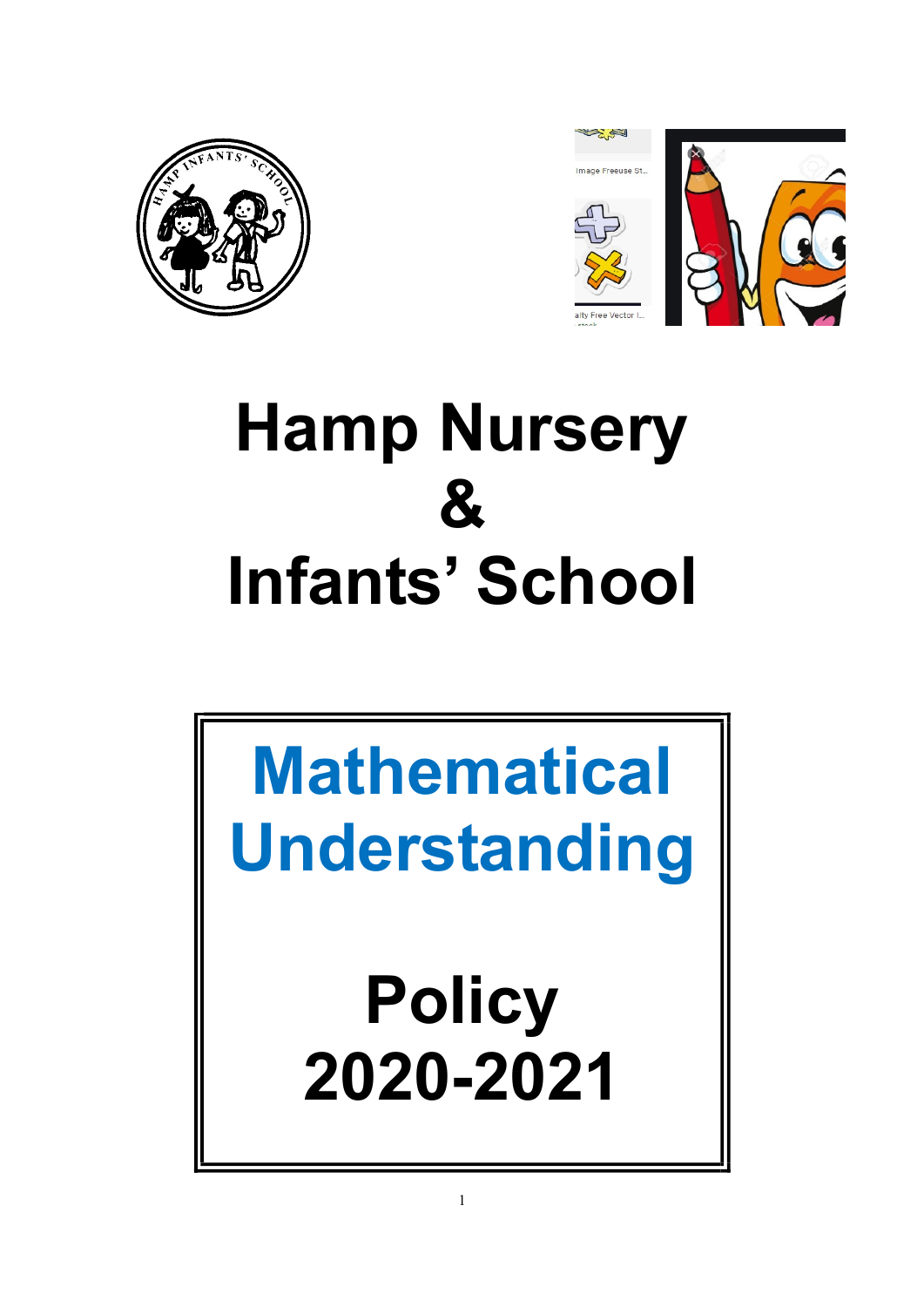# The Nature of Mathematical Understanding

"Mathematical understanding" is a tool for everyday life. It is a whole network of concepts and relationships which provide a way of viewing and making sense of the world. It is used to analyse and communicate information and ideas and to tackle a range of practical tasks and real life problems. It also provides the materials and means for creating new imaginative worlds to explore.

#### Aims

Using the Curriculum for the Early Years Foundation Stage, the objectives from the National Curriculum 2014 and the small steps from White Rose scheme of learning, it is our aim to develop:

- a positive and confident attitude towards mathematical understanding;
- the acquisition of mathematical vocabulary;
- an ability to communicate mathematical understanding;
- an awareness of the fascination of mathematics;
- competence and confidence in mathematical knowledge, concepts and skills;
- a mastery approach to mathematics with an ability to solve problems, to reason, to think logically and to work systematically and accurately;
- initiative and an ability to work both independently and in cooperation with others;
- an ability to use and apply mathematical understanding across the curriculum and in real life;
- an understanding of mathematics through a process of enquiry and experiment.

# **Objectives**

- To become successful learners;
- To discuss maths confidently using appropriate mathematical vocabulary;
- To develop knowledge, skills and understanding;
- To be able to adopt a mastery approach to mathematics, involving fluency, varied fluency and reasoning and problem solving skills;
- To count, read, write and order and compare numbers;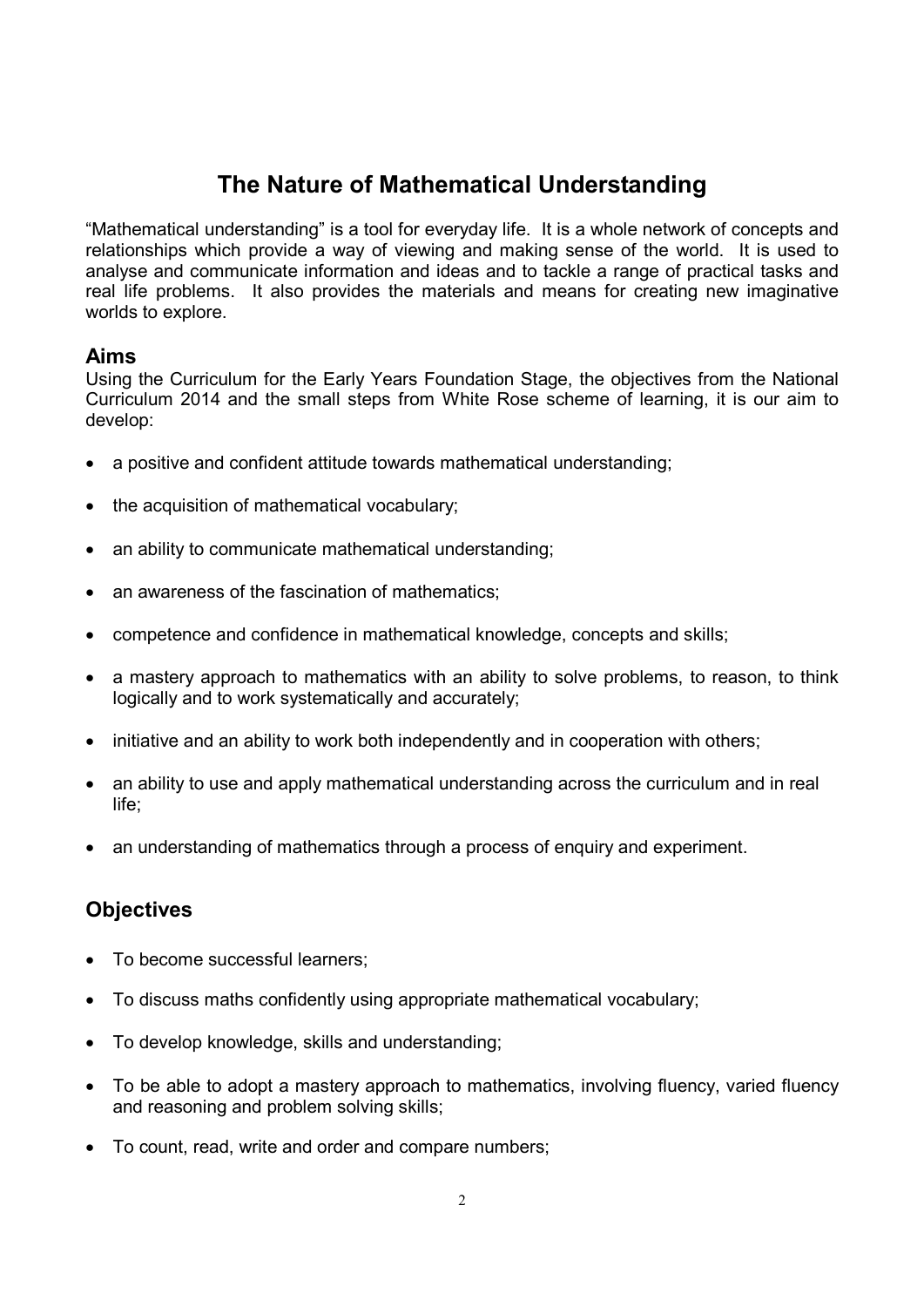- To develop confidence in using a range of calculation methods;
- To be able to read, write and find fractions:
- To begin to use written methods for calculation and recording;
- To be able to collect data and draw inferences;
- To recognise, name and compare 2D and 3D shapes and know their properties;
- To understand and use various measurements, including mass/weight, volume/capacity, length/height, temperature, money and time;
- To be able to use positional and directional language;
- To use and apply learning in everyday real life situations.

# Speaking and Listening

The role of language in the development of mathematical understanding is vital and therefore it is important to maximise speaking and listening opportunities in all mathematical experiences. Provision of time to talk and varied settings for both talking mathematically and talking about maths will enable children to make connections and strengthen their understanding. There is much specific mathematical vocabulary which children need to learn to use in the right context and opportunities for modelling this and providing opportunities to practise it need to be central to lesson planning. Giving children regular opportunities to reason and problem solve will encourage further development of specific mathematical language.

#### Implementation

#### Early Years Foundation Stage

Mathematical understanding for all children working at the EYFS is planned from the "Curriculum guidance for the Foundation Stage". Their mathematical understanding will be developed through activities, stories, songs, games and imaginative play providing daily experiences in a rich and varied environment giving access to a variety of appropriate mathematical models and images. Teachers will plan, where appropriate, cross curricular activities taking into account their continuous and rigorous assessment, to ensure they are meeting the needs of the individual children. Where children achieve their Early Learning Goals + before the end of their Reception Year, their Learning Objectives will then be planned to include the mastery approach and broaden their understanding.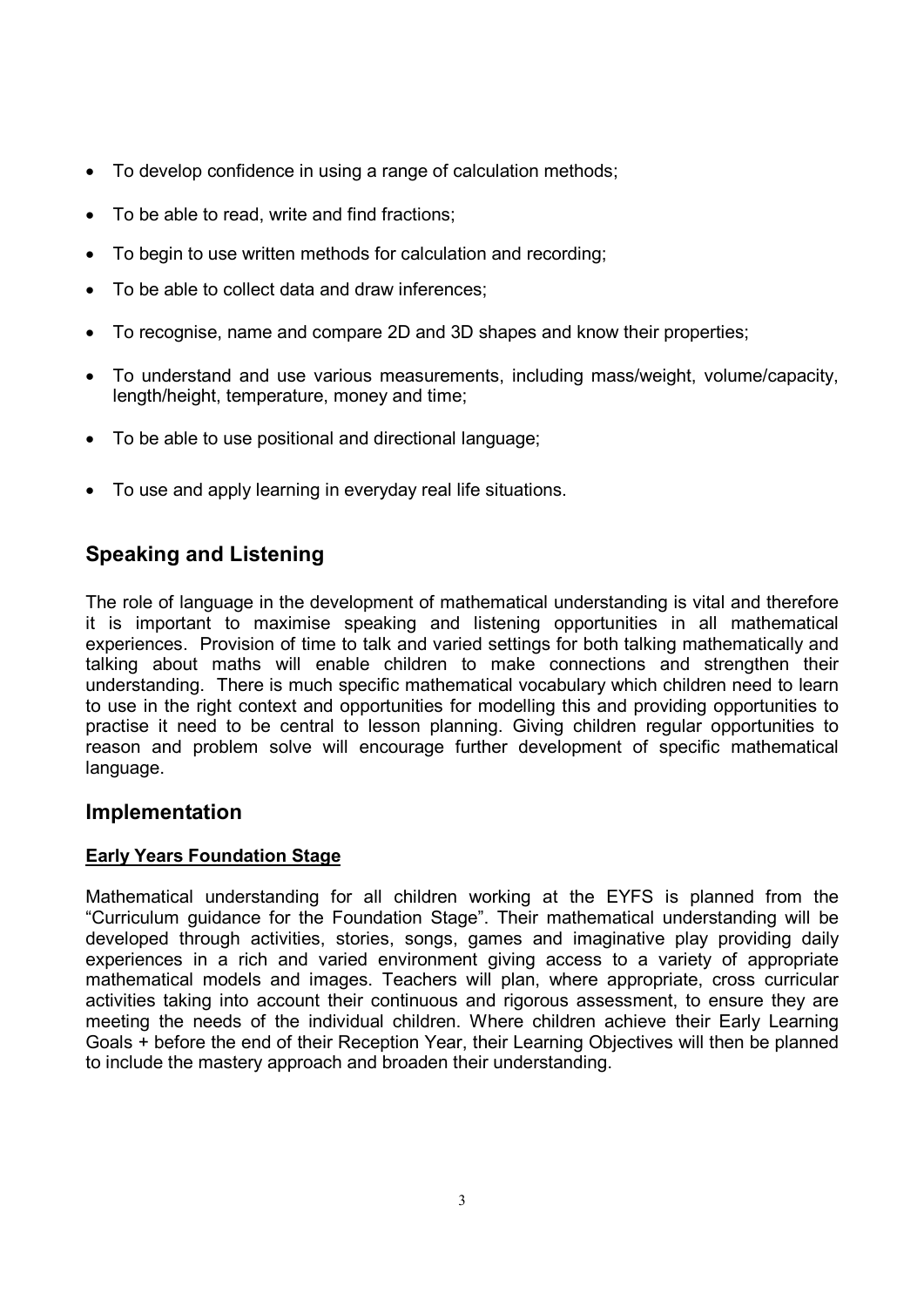#### Key Stage One

We recognise that the transition from the Early Years into Key Stage One is a developmental stage which children will meet at different times in their school life. Rigorous and continuous assessment informs Teacher's planning and children are moved onto Key Stage One curriculum/timetable when it is deemed appropriate for them to do so. During this time, children may make more or less progress than expected and when PSED/CLL show that they are ready to learn in a more formal way, this may be discussed with the Numeracy Coordinator, SENCO or G&T co-ordinator in order to make suitable provision and provide appropriate support.

At Key Stage One Teachers use the objectives from the National Curriculum 2014 and the small steps from the White Rose scheme of learning at the appropriate level as shown by the child's Assessment records and tracking data. Planning can be discrete or cross curricular. Linking maths with other areas of the curriculum helps to make it interesting, relevant and accessible to pupils. Where Teachers deem the learning objective for mathematical understanding can best be met through links to other areas, they will plan opportunities to access maths through a variety of routes including the familiar environment, topic work, multicultural resources and computing.

#### Breadth of Study

Through a continuous program of assessment, careful planning and preparation we aim to ensure that throughout the school children are given opportunities for:

- talking about their thinking using relevant mathematical vocabulary;
- practical activities and mathematical games;
- experiencing varied fluency;
- reasoning and problem solving;
- being exposed to different question stems;
- mathematical speaking and listening activities;
- individual, group and whole class discussions and activities;
- open and closed tasks;
- a range of methods of calculating eg. concrete, pictorial, abstract, pencil and paper;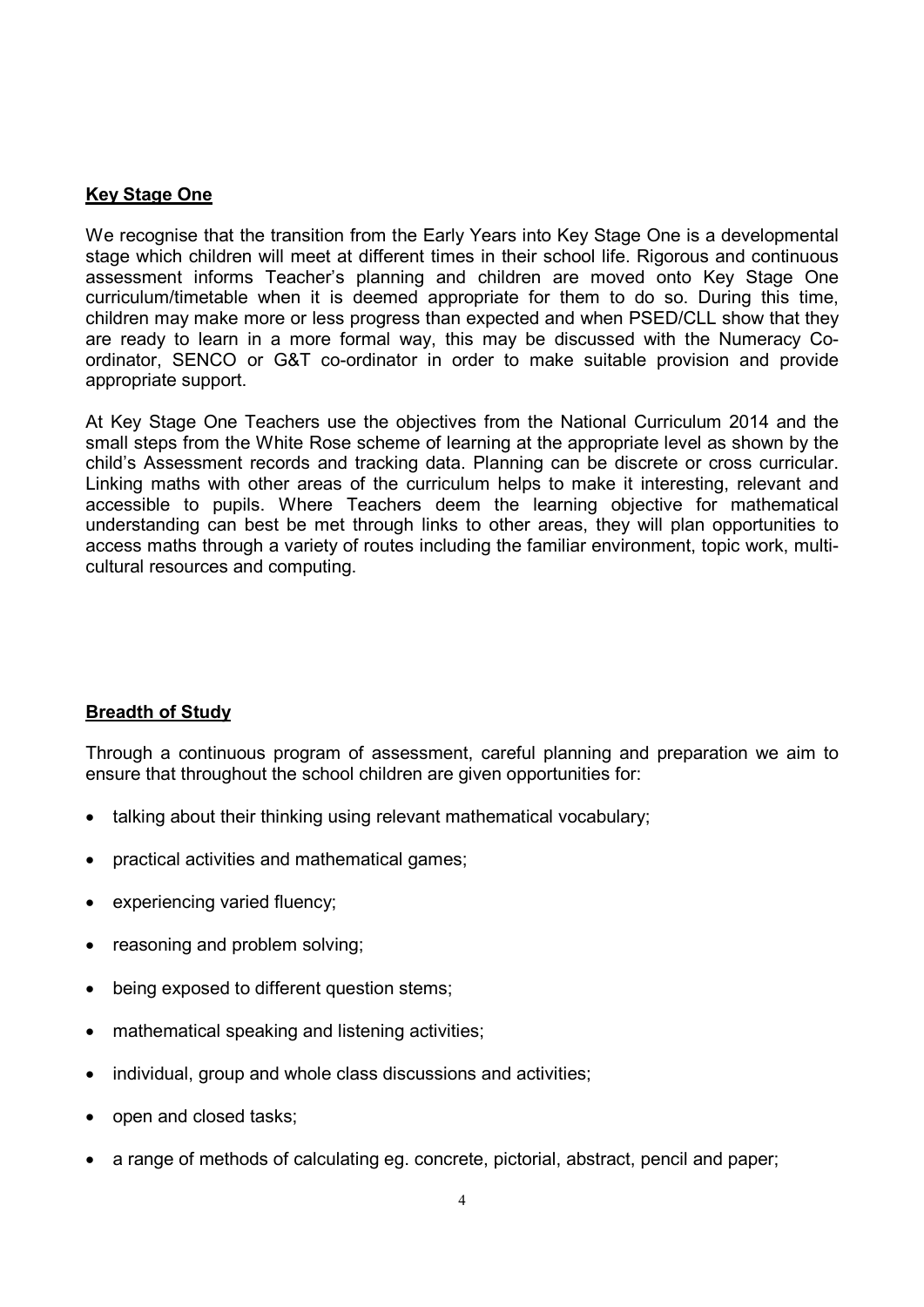working with computers as a mathematical tool.

#### Teacher's planning and organisation

Each class teacher is responsible for the mathematical understanding in their class in consultation with, and with guidance from the mathematics co-ordinator.

Lessons should be planned using the objectives from the National Curriculum 2014 and the small steps from the White Rose scheme of learning. The school calculation policy should be adhered to.

In order to maximise teaching time it is vital that specific resources required are included in lesson planning and that general mathematics resources are organised in such a way that all children are able to access the equipment they need quickly and independently.

The approach to the teaching of mathematics within the school is based on three key principles:

- a mathematics lesson at least 4 times per week, with other mathematical opportunities planned;
- a clear focus on direct, instructional teaching and interactive oral work with the whole class and group sessions;
- an emphasis on mental calculation and reasoning and problem solving built on practical understanding;

Teachers of the Early Years Foundation Stage classes base their teaching on objectives in the Framework for the Early Years. This ensures that they are working towards the 'Early Learning Goals for Mathematical Development'. Towards the end of the Foundation Stage Teachers aim to draw the elements of a daily mathematics lesson together so that by the time children move onto the Key Stage One curriculum they are familiar with the 45-minute lesson. However, for organisational and teaching purposes during the Early Years children's mathematics lessons should not be whole class.

Each Key Stage One class organises at least four lessons per week of approximately 40/45 minutes for mathematical understanding. Lessons should not be whole class for the majority of the time.

Lessons should contain the three strands of the Mastery approach. Depending on ability, these strands may be evident in every lesson or less frequently. However, all children should have regular opportunities to explore each strand:

- fluency;
- varied fluency;
- reasoning & problem solving;

These strands should not be stand alone and should be carefully integrated into lessons and evident in all planning.

Lessons should also: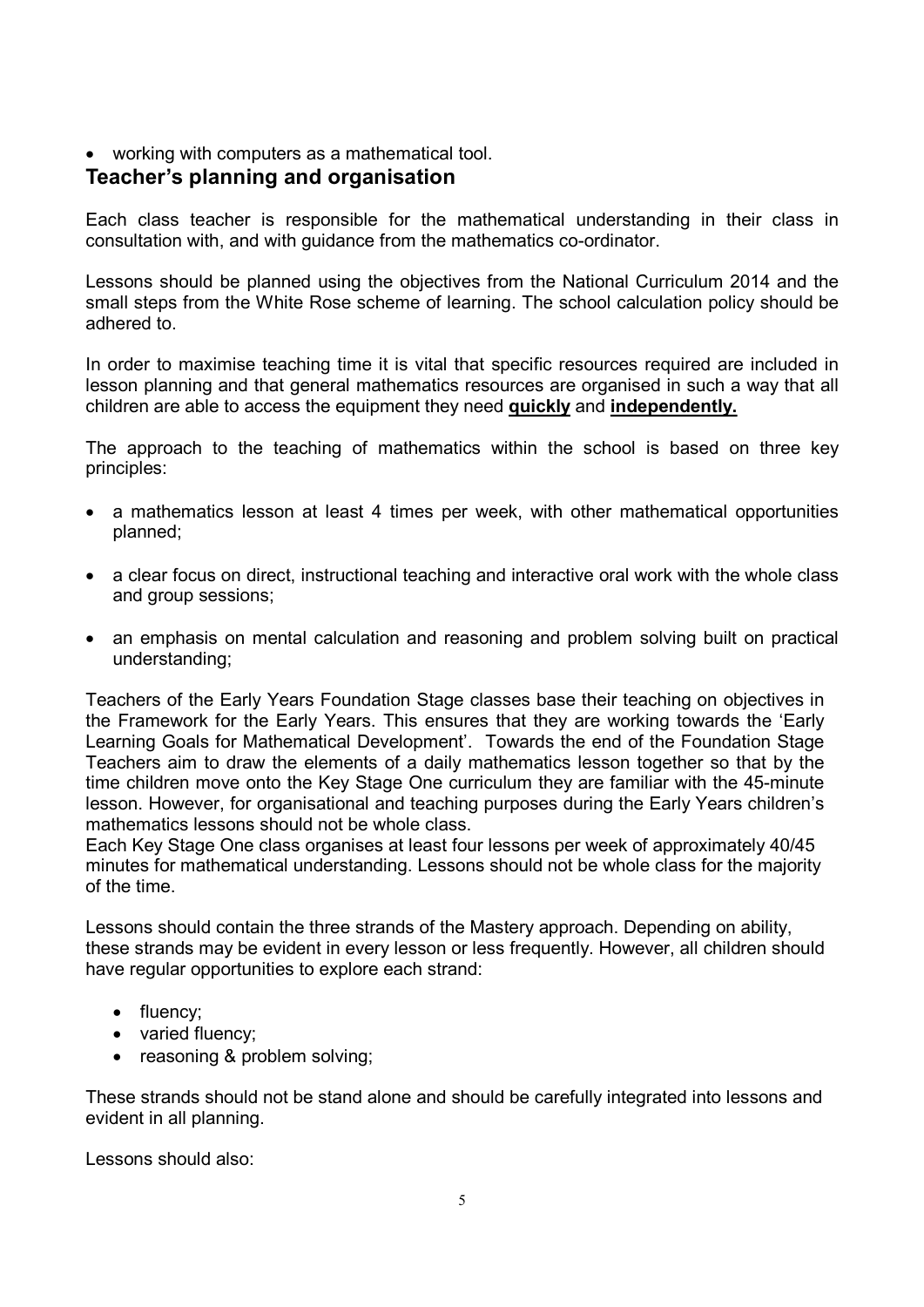- provide daily oral and mental work to develop and secure calculation strategies and rapid recall skills;
- devote a high proportion of lesson time to direct teaching to introduce, demonstrate, practise and consolidate new skills and concepts.

Teachers will also ensure:

- access to a range of appropriate and motivational resources;
- opportunities for children to explore their ideas through discussion and questioning;
- differentiation within each lesson, either through learning objective, vocabulary, Teacher or TA support, expectation or outcome. This should be clearly shown in the Teacher's planning and based on up to date and relevant assessment;
- variety in the lessons to maintain children's interest and curiosity.

Lessons are planned in Key Stage One using common planning formats, and are monitored by the mathematics coordinator. Planning is monitored by the Head Teacher and Deputy Head Teacher on a half termly basis.

Books are scrutinised by the Senior Leadership Team termly.

Teachers will carry out planning for Mathematical understanding in three phases:

Long Term planning will be carried out using the objectives from the National Curriculum 2014 and the small steps from the White Rose scheme of learning and Curriculum Guidance for the Early Years Foundation Stage. All planning is informed by rigorous and continuous assessment and therefore long term planning may be from a different term or year group. This will clearly be shown in planning and backed up by Assessment.

Medium Term planning will be carried out on a half termly basis. This is done on a "medium term planning grid" and should be available at the beginning of each half term, showing intended learning opportunities. All numeracy MTPs must be put onto the public drive in the relevant folder and a hard copy given to the Numeracy Co-ordinator by the end of the first week of every term. Plans should show general learning objectives eg "name 3d shape" or "counting to 20", as assessment often necessitates change and details of organisation or differentiation will then be included in the short term planning. Medium term planning should also show links to other curriculum areas, particularly speaking and listening, to ensure children are given every opportunity to make connections across all aspects of their learning. Hard copies of planning should be annotated with any changes.

Short Term planning will show learning opportunities and activities for each part of the lesson. In Key Stage One this is in the form of a weekly timetable, showing mental starter, learning objective, main activity, vocabulary, assessment and plenary. This will include how pupils will be grouped, which groups will be supported by the Teacher or TA's, differentiation for the class, and any further support required. Assessment of Teaching and learning in that lesson should also be shown using a "Traffic lights system". Where this form of planning may not be appropriate in the Foundation and Nursery classes, planning formats are used to best suit the needs of the children, and may be in the form of daily planning.

# Differentiation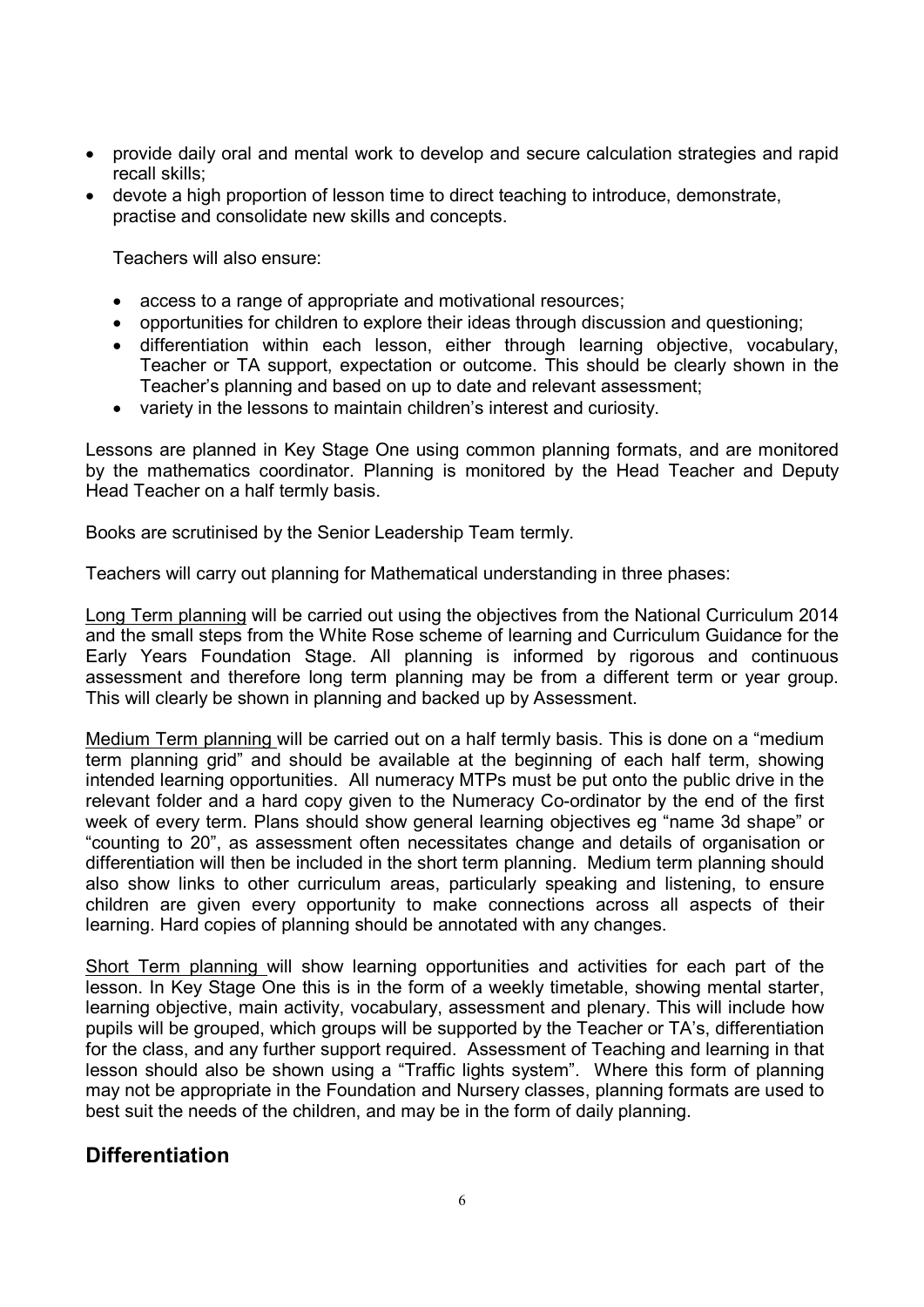This should be incorporated into all mathematics lessons and can be done in various ways:

- Stepped Activities which become more difficult and demanding but cater for the less able in the early sections;
- Common Tasks which are open ended activities/investigations where differentiation is by outcome;
- Resourcing which provides a variety of resources depending on abilities eg. counters, cubes, 100 squares, number lines, mirrors;
- Grouping according to ability so that the groups can be given different tasks when appropriate. Activities are based on the same theme and usually at no more than three levels.
- Support according to ability, groups may work independently, with support as necessary, with support or as a guided group. All groups should have the opportunity to be supported in a variety of different ways and all groups should have the opportunity to work independently. All adults should be fluid and work with different groups across the ability ranges.

# Special Educational Needs

It is our aim to fully include all of our children within the daily mathematical lesson. Planning from the appropriate level based on continuous and rigorous assessment, differentiation and Teacher and TA support provides the opportunity, wherever possible for all children to fully access the daily Maths lesson. Where children's needs are best met with 1:1 support, provision should be timely and carried out in the classroom.

Where applicable children who have been identified as having an individual or specific need may have an IEP or Pupil Passport, which will incorporate suitable objectives from Curriculum Guidance for the Foundation Stage or the NNS Framework and teachers will plan to include these objectives in the planning for the class.

In addition to providing activities to support children who find mathematical understanding difficult, Teachers also make provision for those who are Gifted and Talented in Maths. Differentiation is clearly shown in planning.

Teaching Assistants will also support Teaching and Learning in Mathematical understanding lessons. The Teacher and TAs plan together daily to ensure a shared expectation and understanding of the Learning Objectives and expectations. The Teacher or TA may work with SEN or G&T children, either supporting a group or individual children. Assessment and Feedback is then recorded as appropriate, either on sticky notes, onto timetables or in Assessment books.

# Equal opportunities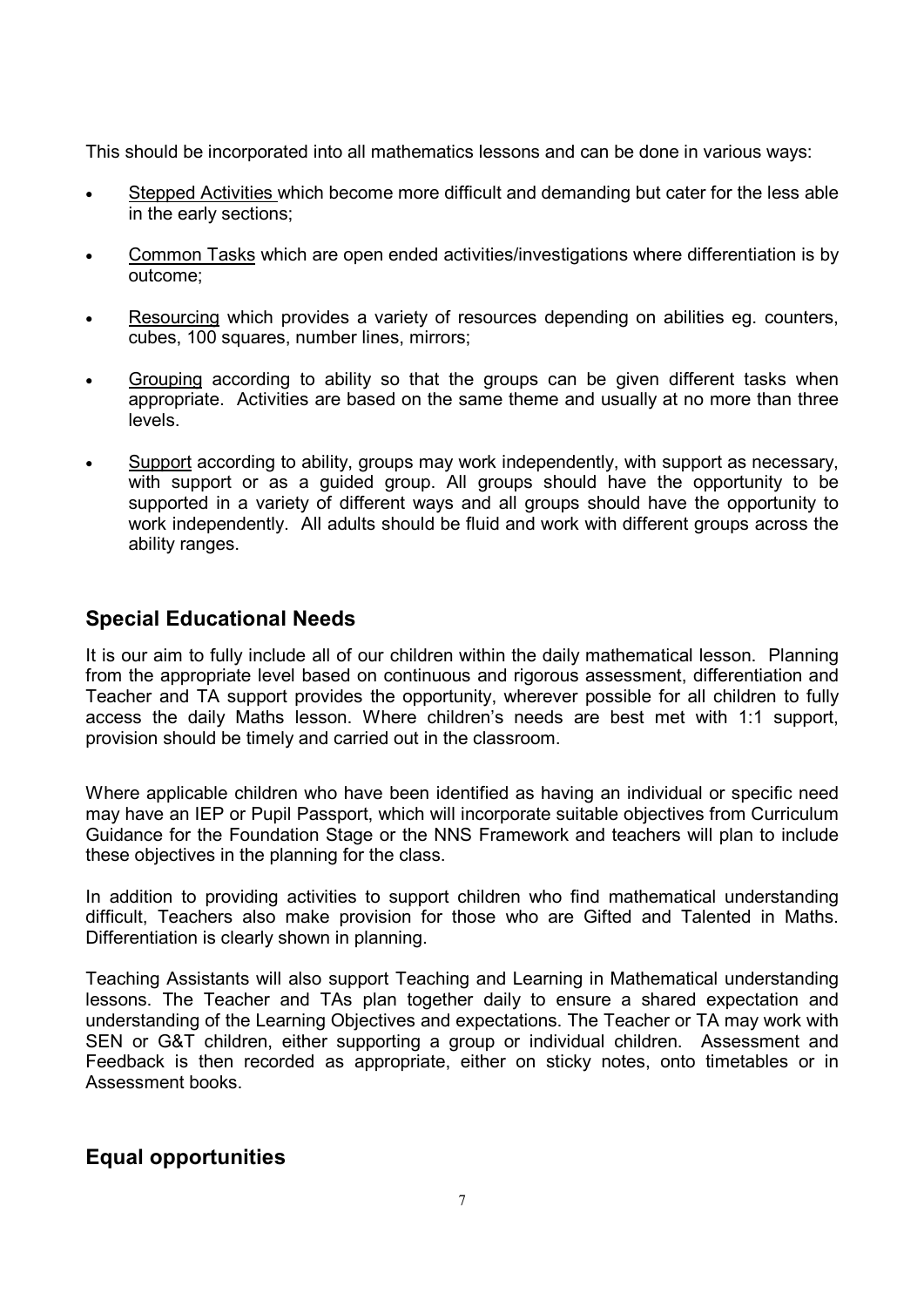Every effort will be made to ensure all children have equal access to the full range of the curriculum.

The needs of Ethnic Minority children or children with English as an additional language are taken into account when planning and preparing resources. We incorporate mathematical understanding into a wide range of cross-curricular subjects and seek to take advantage of multi-cultural aspects of mathematics.

Boys' and girls' learning is closely monitored by the class teacher and the Numeracy coordinator. Assessment and tracking data is scrutinised and findings are then used to inform Planning. This may influence teaching styles, types of resources used, variety in learning environments and expectation.

Additional support is given if necessary to ensure equal opportunities for all children. This may be individual or group support, pre-teaching of vocabulary, application of skill by playing a game, reinforcement of instruction or questioning. STC is used throughout the Nursery and School to support Teaching and Learning.

#### Pupils' records of their work

We recognise that a great deal of Mathematical understanding is taught in practical lessons. Children would not be expected to produce "recordings" for all learning. Records may be kept through photographs, assessment or notes by practitioners.

There are occasions when it best suits the Learning Objective to use an activity/work sheet. These are one tool and may be used as part of a well-balanced and varied provision but should be a minimal part of the diet for learning. Any sheets should be immediately glued into the child's workbook to provide a continuous and progressive record of their learning.

As soon as it becomes appropriate children are taught to carry out written calculations. It is also important to record aspects of mathematical investigations. Children are taught a variety of methods for recording their work and they are encouraged and helped to use the most appropriate and convenient method of recording.

#### Exercise Books for Recording

It is school policy that the following pattern is used:

- Early Years Foundation Stage one plain book for all work (The class book)
- Transition into Year 1 as EYFS
- Year 1 (when ready) 1cm squares
- Year 2 (when ready) 7mm squares

Children continuing to work at the EYFS will continue to use their class book for all work regardless of which year group they are in.

All children are encouraged to work tidily and neatly when recording their work. When using squares one square should be used for each digit. However, when writing words, children should write with the normal finger spaces and not one letter per square. Children are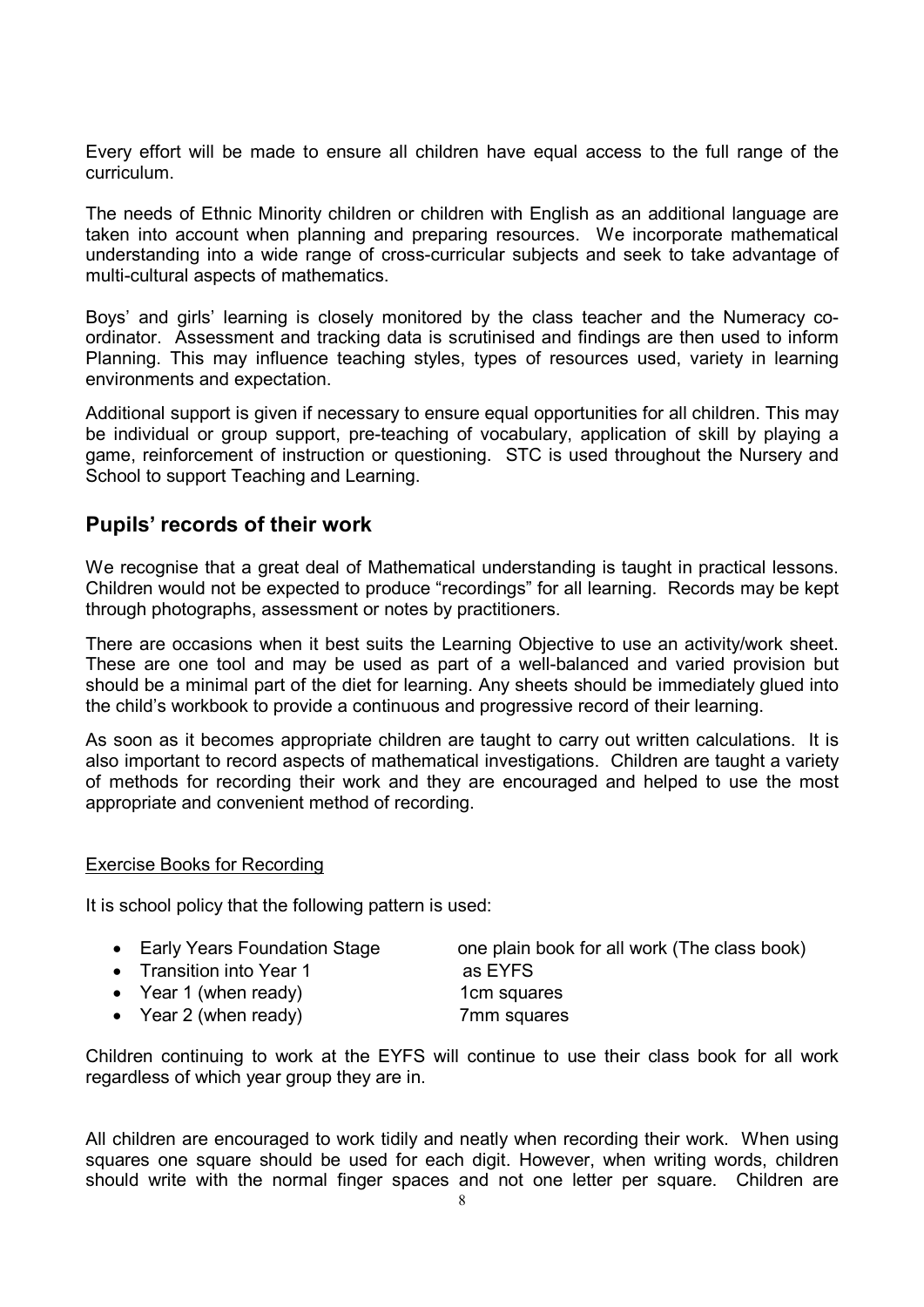encouraged to use space and work on from the previous lesson and not to start a new page until necessary.

### Marking

Marking in Mathematics should be both diagnostic and summative and school policy believes that it is best done through conversation with the child. However, work in mathematics can generate a great deal of marking and it is recognised that it is not always possible to annotate and comment on every piece of work, due to time constraints, where children have met the learning objectives, (green dot). Where children have not met the learning objectives (orange or red dots), work MUST be annotated.

More important is the quality rather than the quantity of any marking. A simple 'X' is of little assistance to a child unless accompanied by an indication of where the error occurred, together with an explanation of what went wrong. Verbal feedback should be annotated on the child's work.

It is our policy to mark children's work, as much as possible with the child as they complete it, in order to provide immediate feedback, discussion and time for correction. Work should not be marked in red pen and should be positive and focus on how to correct mistakes and improve. Mistakes should be dotted, rather than marked with a cross. Once the child is familiar with self-editing, they should then be given the opportunity to correct their mistake using green pen, unless they spot the mistake themselves and then purple pen should be used.

Once a week, work should be deep marked with a green comment which is positive and related to the WALT and a purple comment. When children are able to answer the purple comment, it should alternate between a comment and a question to deepen their understanding. For children who are not ready to answer their purple comment, it should be a next step.

Where work is recorded in the "Let's share what I did at school this week" – blue home books, it should all be assessed and levelled as appropriate, from the Early Years Foundation Stage.

#### Assessment and record keeping

At Hamp Nursery and Infants' school we recognise that assessment is an integral part of the planning process. Class teachers and teaching assistants will assess children's knowledge, skills and understanding in three ways:

- Short term assessments:
- Medium term assessments:
- Long term assessments.

Short term assessments are an informal part of every lesson, closely related to the learning objective and are crucial to inform daily planning. These may be recorded in the form of notes, either post-its, an "Assessment book" or dedicated space on weekly timetables. Assessment may then lead to adjustments in planning. Key Stage One classes also use the "Traffic lights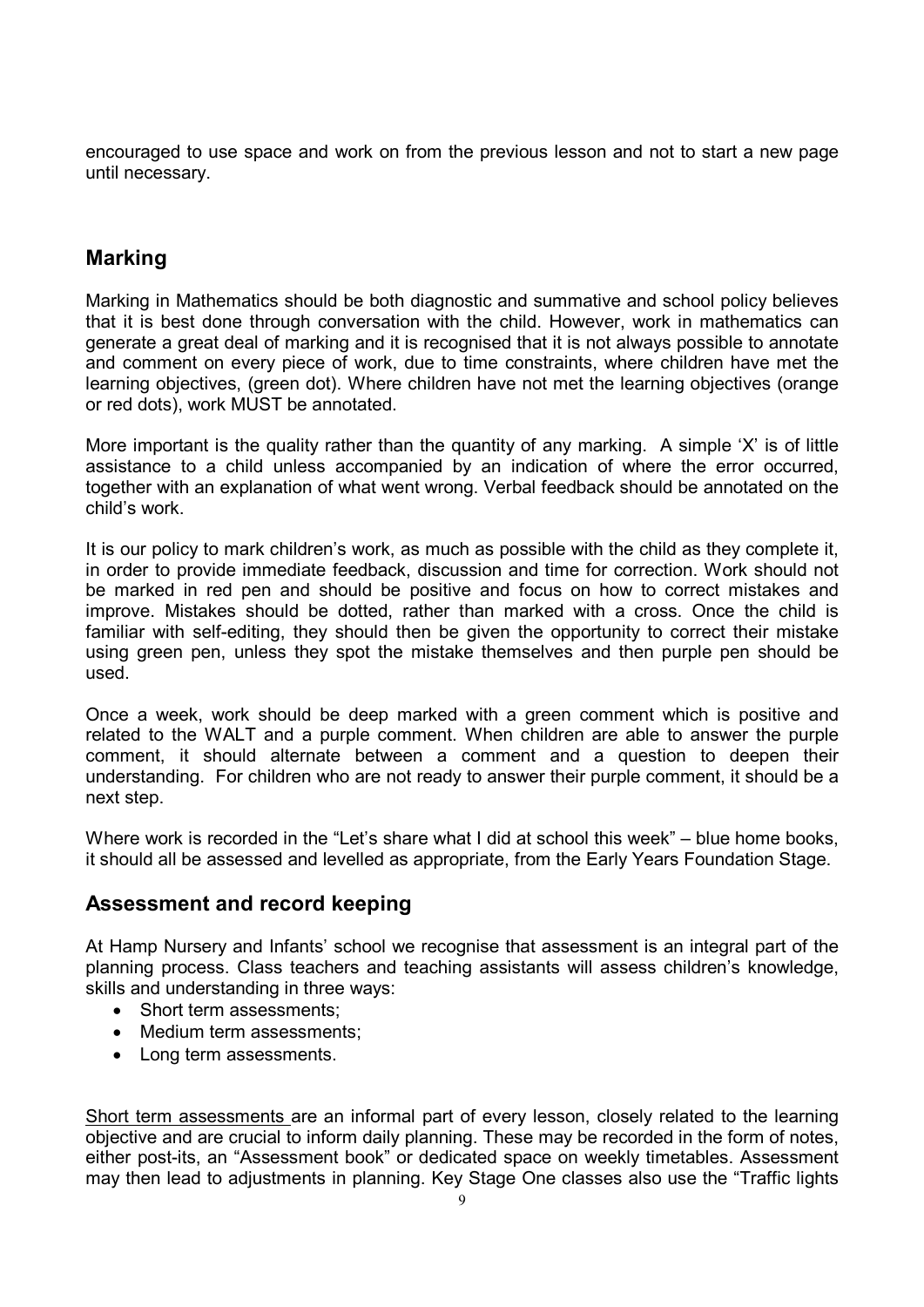system" on their Numeracy weekly timetable, highlighting in Green, Yellow or Red to provide a clear and quick visual reference system. Where beneficial tick charts for record keeping purposes may also be used.

Medium term assessments are used to measure progress against key objectives and to inform planning for the next unit of work.

In the Early Years Foundation Stage classes, records are kept in the form of "Pathways" booklets and these are used on an "evidence" basis, with practitioners updating them as children show particular progress in their knowledge, skills or understanding, related either to their learning objective or to the child's "self initiated play", and are used to inform future planning.

In Key Stage One, individual assessment sheets for each area of mathematics are dotted and dated to record progress. These are related to the key objectives and are used as an ongoing record. Each statement must have at least three dots before it can be achieved and crossed off. These dots and dates must refer only to work that was done independently and this should be evident in the books and on the WALTs.

Each year group uses a system of colour-coding, using a different colour for each term to provide a quick and clear visual reference of the progression made across the child's learning journey.

Individual assessments of mathematical understanding are then transferred to a class tracking grid and targets are set for Key Stage One pupils. These are reviewed by the Numeracy subject leader and discussed with the Head Teacher and Deputy Head Teacher at the termly pupil progress meeting. Then interventions and support can be put into place where necessary.

Long term assessments are made towards the end of the school year to finalise progress and standard achieved and to provide information for class structure and support required for the following year. Year Two pupils will complete the statutory Key Stage One mathematics tasks and tests. Teachers will complete the Teacher Assessment for each child.

#### Termly Evaluation

As part of the process of assessment the evaluation of termly plans is vital. This shows what has been taught, what was successful or not and what has yet to be learned. It gives a clear indication of the standard reached and where to go next, specific in Key Stage One to term and year from the National Curriculum and the White Rose small steps. This serves as a class record of progress. The teacher may wish to make notes on individual children whose progress differs markedly from the rest of the class, and the reasons for it. These notes and class record are reviewed by the Numeracy subject leader and discussed with the Head Teacher and Deputy Head Teacher at the termly pupil progress meeting. These should be passed to the child's next teacher at the end of the school year.

#### Reporting to Parents

Parents are informed of their child's progress in a number of ways.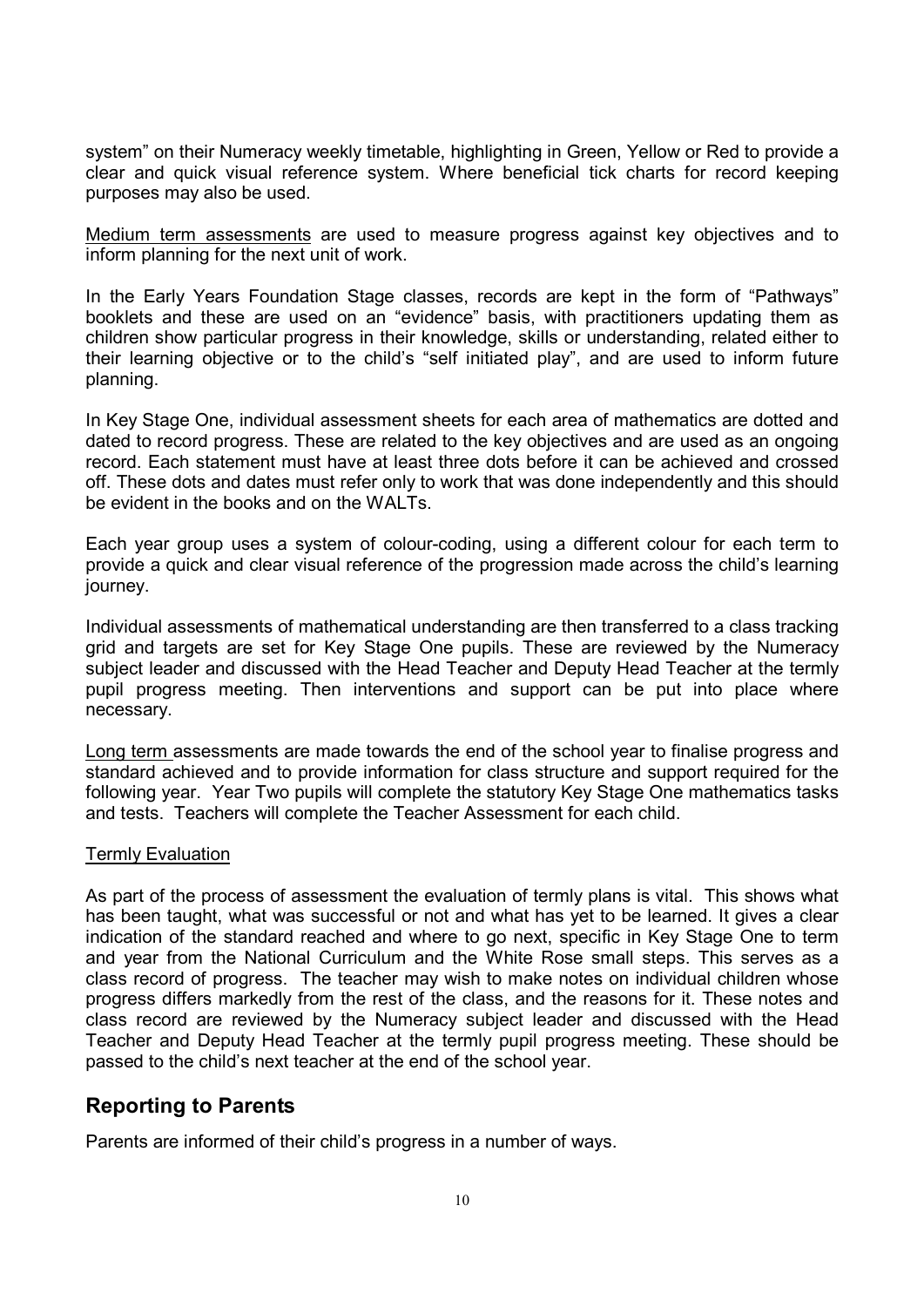On a termly basis, using a "Let's share what I did at school this week" book, where a range of evidence across the curriculum is included for a week in each of the six terms. This may be recorded work, photographs of practical activities or comments by practitioners. All evidence is annotated including standards and next steps as appropriate. Key Stage One children include self-assessment with the use of a "speech bubble" commenting on what they feel they have learnt in that week.

Two Parents days are available in the Autumn and Spring Terms, for parents to attend with their child to discuss their progress, and also to provide an opportunity for children to share their achievements by showing their parents around their classroom and school. A third opportunity is also provided following the written report in the Summer Term.

Individual Reports are completed before the end of the summer term. For the Early Years Foundation Stage this includes the "Pathways" booklet with the six areas of learning, and for Key Stage One each area of the curriculum. Comments for Mathematical understanding should focus on the child's achievement and attainment and make suggestions for their next steps in their learning journey.

Teachers use the information gathered from their termly assessments to help them comment on individual children's progress.

# Records of achievement/portfolios

During Summer B term, children will complete three pieces of work; one in each of the following areas: Number, Shape, space or measure and investigation. These form part of the children's "individual portfolios" which are passed onto the next class teacher or to the KS2 placement, and will therefore show progress and achievement for the child's learning journey so far.

A portfolio of work (under review 2020) is also kept by the Numeracy subject leader. It includes some mathematics samples of work, as evidence of the standards to which children are working in the school. These samples are updated and discussed every two years. We also compare work to the annotated examples in the The NCA exemplifications of key learning objectives from Reception to Year 6" which sets out for each key objective, annotated examples of what pupils in each year should be able to do. This process is shared across Early Years, Key Stage One and appropriate Key Stage Two colleagues

# Parental Involvement

- Parents are invited into school twice yearly to look at their children's work;
- "Let's share what I did at school this week" booklets sent home half termly;
- When significant changes have been/are made to the mathematical understanding curriculum parents are invited to a meeting or sent information via newsletters.

# The role of the "Mathematical understanding" co-ordinator

Monitoring, mentoring and evaluating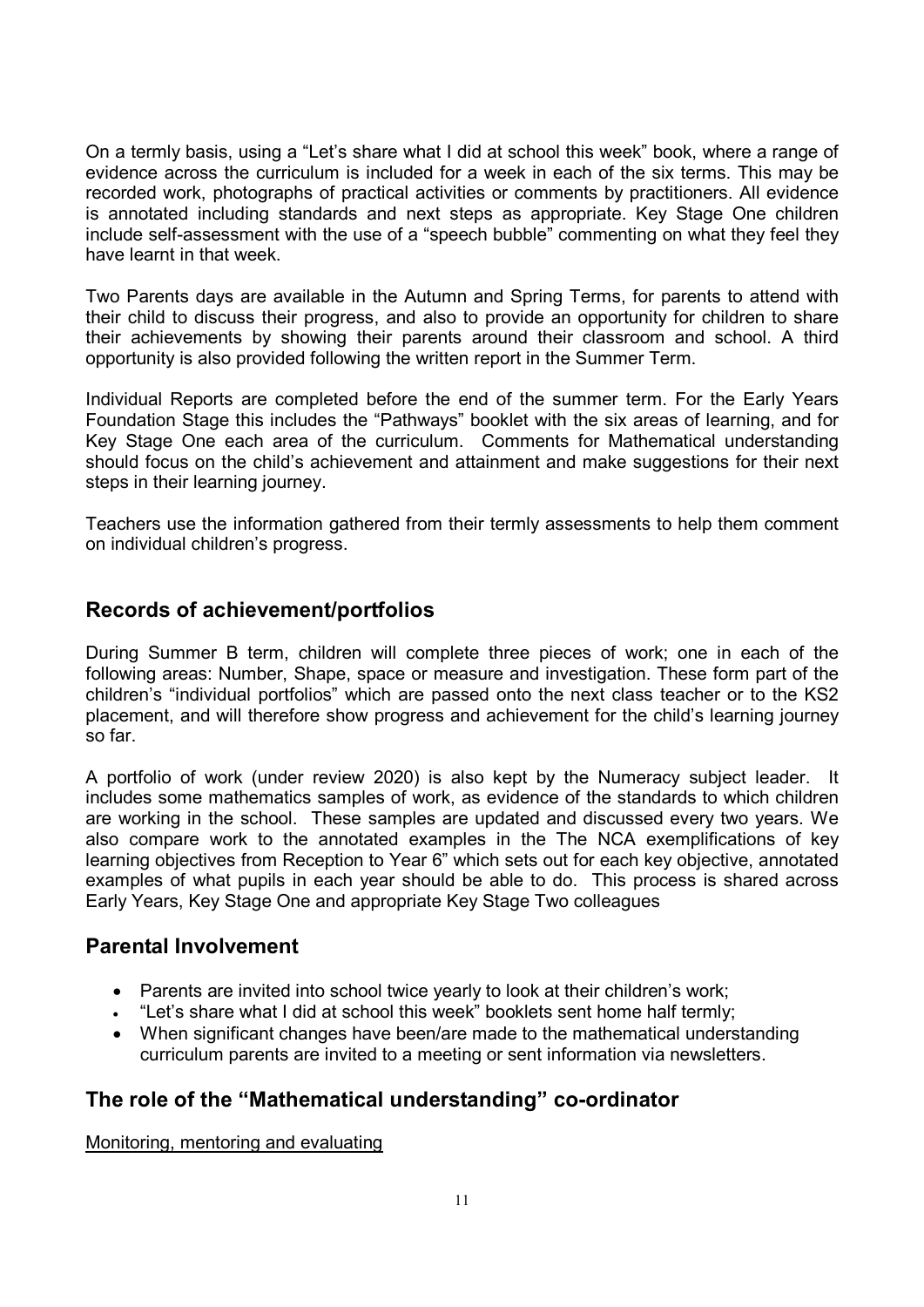Monitoring of the standards of the children's work and the quality of the teaching throughout the school is the responsibility of the numeracy co-ordinator who reports to the Deputy and Head Teacher. This is a process of evaluation and should be supportive and aim to raise standards by improving the quality of Teaching and Learning. This will be through lessons observations and book scrutiny.

The role of the co-ordinator also involves supporting colleagues in the planning, assessment and teaching of mathematics, being informed about current developments in the subject and providing a strategic lead and direction for the school.

The Head Teacher, Deputy Head Teacher and the Numeracy Co-ordinator discuss the strengths and the weaknesses of the subject reporting to the SLT and Governing body and indicating any areas for further improvement.

#### Resources

Each class has a supply of basic equipment needed for the day to day lessons. Teachers should organise an area within the classroom dedicated to resources for Mathematics. This area should be easily accessible to all children and allow them to become familiar with the resources, learning to handle them independently and to make choices to support their own learning.

Resources which are not used as regularly or are shared by all are clearly labelled and stored centrally in the Resources Room. A list of resources is available from the subject leader.

#### Homework

It is our school policy to provide parents and carers with opportunities to work with their children at home. These activities may only be brief, but are valuable in promoting children's learning in mathematical understanding.

Activities are sent home on a regular basis and for mathematics may take the form of number games or tasks, with children progressing onto more formal exercises in Key Stage One when they are ready. Homework should consolidate or support the current learning objective, with clear instructions, including mathematical vocabulary as appropriate.

In Key Stage One, for children who are on track to meet the expected standard or above, homework should be set once a week. It should go out and be returned on the same day each week to avoid confusion.

The homework policy should be adhered to

# Review

This policy will be reviewed annually by the Numeracy subject leader following an informative process of lesson observation, pupil progress meetings, subject leader updates and evaluation. Any amendments will be approved by the SLT and presented to the whole staff